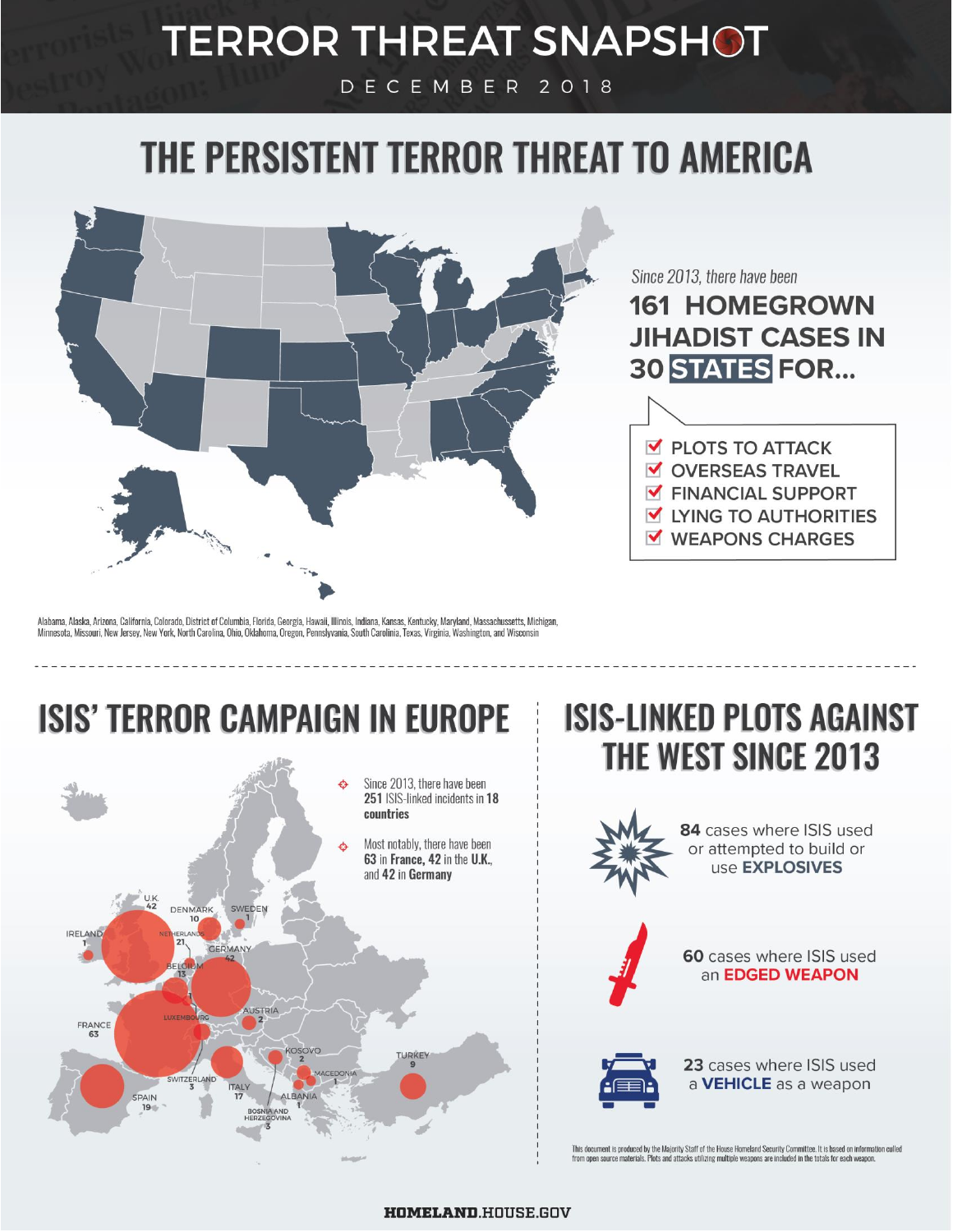#### **KEY POINTS<sup>1</sup>**

- [November 13, 2018:](https://www.justice.gov/opa/pr/canadian-man-found-guilty-committing-act-terrorism-transcending-national-boundaries-and-other) Amor M. Ftouhi, 51, of Quebec, Canada, who in June 2017 traveled from Canada to the U.S. and attacked a police officer at an airport in Flint, Michigan, was found guilty of three separate charges, including terrorism transcending national boundaries. Ftouhi described himself as a "soldier of Allah" and stated that he subscribed to Al Qaeda and Osama bin Laden's ideology.
- [November 1, 2018:](https://www.ice.gov/news/releases/ice-dallas-officers-remove-kazakhstani-man-convicted-concealing-evidence-boston) Dias Muratovich Kadyrbayev, 24, a citizen of Kazakhstan, was deported by ICE officials following his release from prison for his role in the Boston Bombings. Kadyrbayev was charged with conspiracy to obstruct justice and obstruction of justice for removing and disposing of incriminatory items from Dzhokhar Tsarnaev's dorm room.
- The U.S.-backed SDF has resumed [its offensive against ISIS,](https://www.militarytimes.com/news/your-army/2018/11/13/us-backed-fighters-resume-final-offensive-against-isis-after-pause-to-deal-with-turkish-tensions/) after a pause in ground operations. During this time airstrikes from the coalition continued. To the east, the [Iraqi](https://www.nbcnews.com/news/world/iraq-deploys-30-000-fighters-secure-syrian-border-isis-n930281)  [government deployed](https://www.nbcnews.com/news/world/iraq-deploys-30-000-fighters-secure-syrian-border-isis-n930281) approximately 10,000 troops supported by 20,000 PMF troops to secure the Iraqi-Syrian border and prevent ISIS fighters from entering the country. This announcement came shortly before a [UN report](https://www.cnn.com/2018/11/06/middleeast/mass-graves-isis-un-intl/index.html) outlining the horrific details of 200 mass gravesites in Iraqi towns and cities formerly controlled by ISIS.
- [November 7, 2018:](https://www.justice.gov/opa/pr/syrian-man-sentenced-terrorism-related-crimes) Ahmed Alahmedalabdaloklah, 41, of Syria, was sentenced to life plus 30 years in prison for conspiracy to use a weapon of mass destruction, conspiring to destroy U.S. property by means of explosive, and conspiracy to possess a destructive device. Alahmedalabdaloklah worked as a bomb-maker between 2005 and 2010 in Iraq for the 1920 Revolutions Brigade, an insurgent group that targeted U.S. military personnel. He moved to China to continue his work, after a massive weapons cache known as the Omar Cache was discovered with his DNA. He was detained in Turkey in 2011 and extradited to the U.S. in 2014.
- The U.S. Department of State [designated](https://www.state.gov/r/pa/prs/ps/2018/11/287318.htm) Jawad Nasrallah, the son of Hezbollah's leader; [Hajji 'Abd al-Nasir,](https://www.state.gov/r/pa/prs/ps/2018/11/287473.htm) a senior member of ISIS; and Al-Mujahidin Brigades, a military organization operating in Palestine, as Specially Designated Global Terrorists. This designation imposes sanctions on them, blocks all property and interests subject to U.S. jurisdiction, and prohibits U.S. entities from engaging in business.

#### **HOMEGROWN ISLAMIST EXTREMISM**

 $\overline{\phantom{a}}$ 

 Cases of homegrown Islamist extremism in the U.S. continue to be an issue of concern. Since 2013, there have been 161 homegrown jihadist cases in the United States.

<sup>&</sup>lt;sup>1</sup> Unless otherwise specified, incidents included in this report span November 1 through November 30. All figures are based on open-source and government data compiled and analyzed by the Majority Staff of the Homeland Security Committee.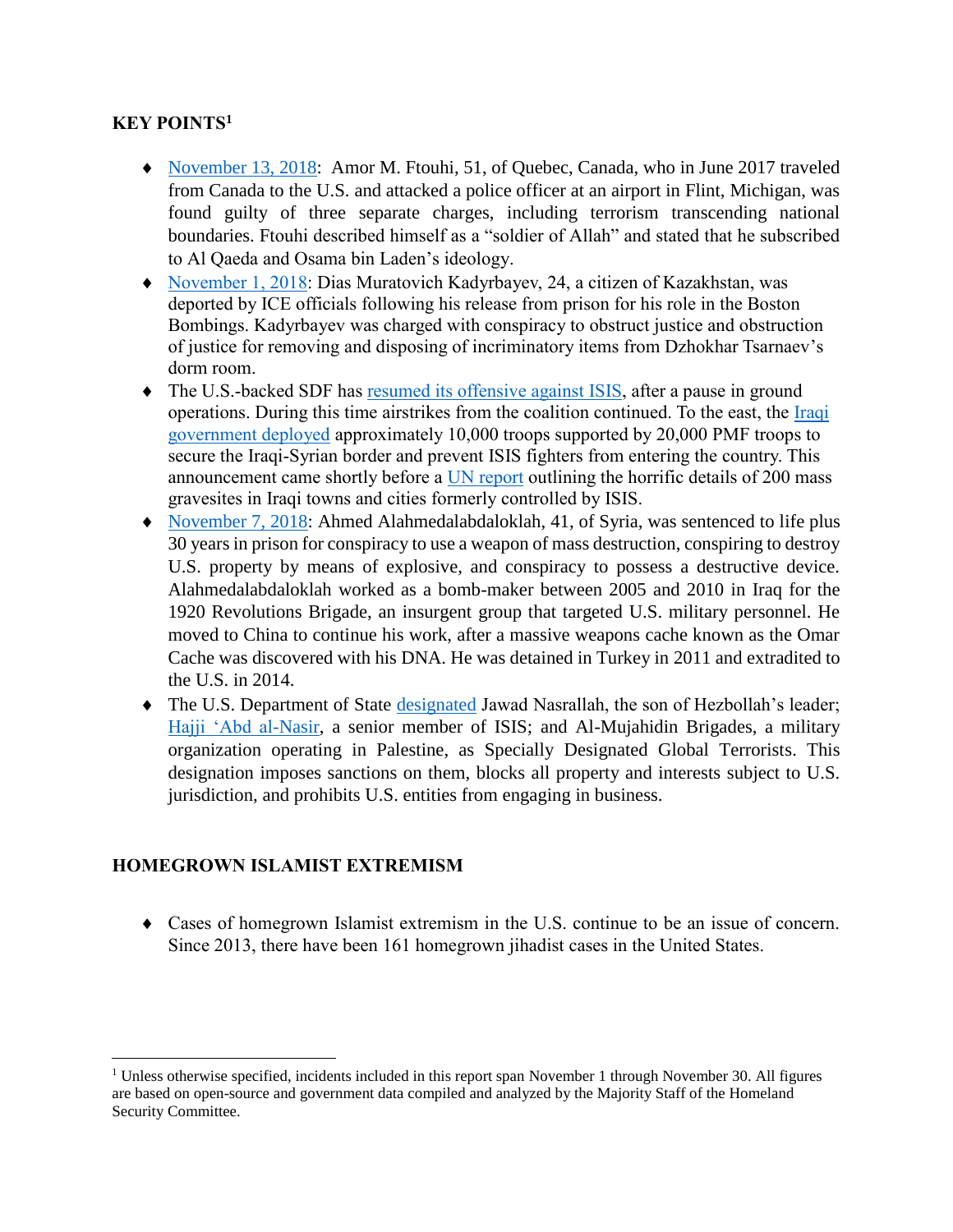#### **Recent Developments**

- [November 2, 2018:](http://www.startribune.com/former-st-catherine-university-student-capable-of-understanding-terrorism-charges-doctor-testifies/499441811/) Tnuza Jamal Hassan, 20, who in February 2017 was charged with attempting to provide material support to a foreign terrorist organization and arson, was ruled fit to stand trial. Hassan lit several fires at St. Catherine's University in St. Paul, Minnesota and wrote a letter encouraging fellow Muslims to join terrorist organizations including Al Qaeda and Al Shabaab. Her trial is expected to go forward.
- [November 6, 2018:](https://www.justice.gov/opa/pr/akayed-ullah-convicted-detonation-bomb-new-york-city) Akayed Ullah, 28, a lawful permanent resident from Bangladesh living in Brooklyn, New York, was convicted of detonating an IED at the New York Port Authority Bus Terminal on behalf ISIS. He could face life in prison, and sentencing is scheduled for April 5, 2019.
- [November 14, 2018:](https://www.justice.gov/usao-sdny/pr/bronx-man-pleads-guilty-manhattan-federal-court-attempting-provide-and-conspiring) Adam Raishani, 32, of the Bronx, New York, pleaded guilty to attempting to provide and conspiring to provide material support to ISIS. In 2015 Raishani helped another man travel to join the terrorist group, and in 2017 he attempted to do the same. Raishani faces up to 25 years in prison, and sentencing is scheduled for March 8, 2019.
- [November 26, 2018:](https://www.justice.gov/opa/pr/new-york-woman-pleads-guilty-providing-material-support-isis) Zoobia Shahnaz, 27, of Brentwood, New York, pleaded guilty to providing material support to ISIS. Shahnaz faces up to 20 years in prison for committing fraud to send over \$150,000 to fronts for ISIS. She also intended to travel to join ISIS in Syria but was arrested at JFK airport.

#### **ISIS IN THE WEST**

#### **Recent Developments**

- [November 7, 2018:](https://www.apnews.com/fff291022e544007976b7a22bcdfcfc3) Samir K., 33, a German-Algerian dual citizen, was indicted for spreading ISIS propaganda in Germany. He created multiple accounts on several social media platforms and group messaging applications and shared the login details with German-speaking ISIS militants, effectively creating a German language media hub for ISIS.
- [November 9, 2018:](https://www.theguardian.com/australia-news/2018/nov/09/melbourne-bourke-street-attack-dead-injured-man-arrested-stabbings) Hassan Khalif Shire Ali, 30, who moved to Melbourne, Australia from Somalia in the 1990s, attacked police officers and civilians in Melbourne. He ignited a car loaded with gas canisters, before exiting the vehicle and attacking passersby with a knife. He killed one and wounded two, before being shot and killed by police. ISIS claimed the attack but offered no evidence to support the claim.
- [November 12, 2018:](https://www.dw.com/en/german-is-ice-rink-terror-suspect-trial-starts-in-stuttgart/a-46255483) The trial for Dasbar W., 29, of Germany, who in December 2017 was arrested for plotting a vehicle attack on an ice skating rink in Stuttgart, has begun. Despite multiple pieces of evidence, including travel to ISIS-held regions of Iraq in 2015 and 2016, Dasbar claims to sympathize with the Peshmerga. His trial is expected to last at least a year.
- [November 15, 2018:](https://apnews.com/28e68f117b0042cc933cd055dfb9a6c4) Derya O., 26, was charged with being a member of ISIS by prosecutors in Germany. She is alleged to have traveled to join the group in February 2014, married a fighter, received small-arms training, and possessed an explosive belt. She traveled to Germany via Turkey in February 2017.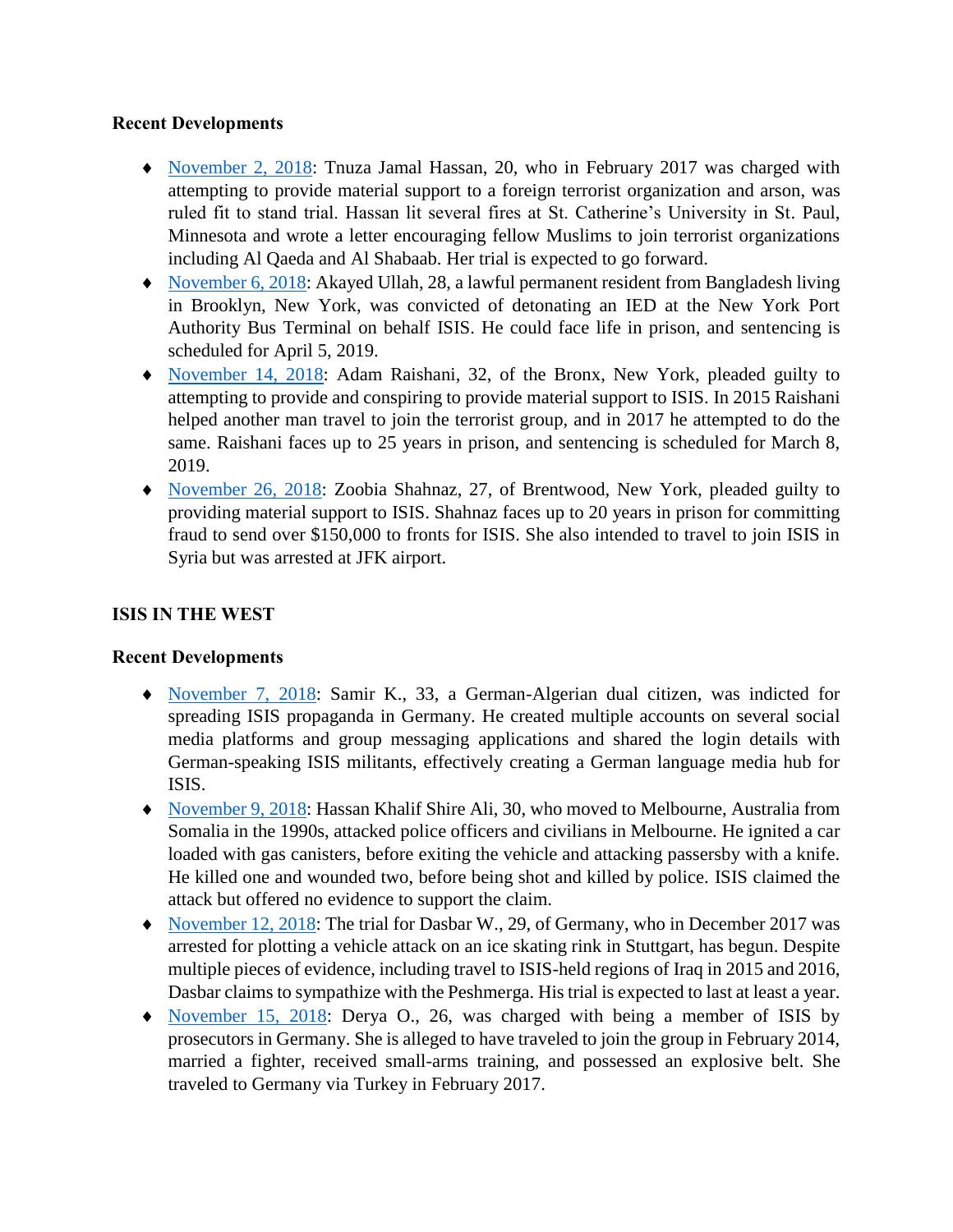- [November 20, 2018:](https://www.nbcnews.com/news/world/three-australians-accused-planning-attack-targeting-crowded-place-n938301) Hanifi Halis, 21, Samed Eriklioglu, 26, and Ertunc Eriklioglu, 30, all of Melbourne, Australia, were arrested and charged with planning an ISIS-style attack on a crowded, public place. Australian security services had 17,000 phone calls, 10,500 text messages, and 7,800 of recordings relevant to their investigation. No location had been finalized, but the men were attempting to acquire firearms.
- [November 21, 2018:](https://abcnews.go.com/International/wireStory/italy-arrests-egyptian-accused-backing-islamic-state-59337753) Issam Elsayed Elsayed Abouelayem Shalabi, 22, an Egyptian man living in Italy, was arrested by Italian authorities for supporting ISIS and planning to travel and fight for them.
- [November 23, 2018:](https://www.reuters.com/article/us-bosnia-security-arrests/bosnia-arrests-islamist-militant-on-terrorism-charges-statement-idUSKCN1NS1MJ) An unidentified man was arrested in Sarajevo, Bosnia and Herzegovina for his role in the 2011 attack on the U.S. Embassy in Sarajevo, as well as having fought for ISIS and al Nusra Front in Syria. He is suspected of attempting to form a terrorist cell in Bosnia and Herzegovina.
- [November 23, 2018:](file:///C:/Users/Jware1/AppData/Local/Microsoft/Windows/INetCache/Content.Outlook/J7GK2UHE/Milad%20Atai) Milad Atai, 22, of New South Wales, Australia, was sentenced to 38 years in prison for his role in the 2015 shooting of police accountant Curtis Cheng by Farhad Jabar and assiting Jabar's sister in reaching Syria to join ISIS. Atai encouraged Jabar to commit the attack, and provided financial and operational assistance to Jabar's sister.

#### **THE CAMPAIGN AGAINST ISLAMIST TERROR**

#### *ISIS*

#### **Operations Against ISIS**

- [November 8, 2018:](https://thedefensepost.com/2018/11/08/egypt-court-jails-65-isis-membership-upper-egypt/) An Egyptian court sentenced 65 suspected ISIS members to prison for sentences ranging from five years to life, for attempting to establish a cell. The individuals swore allegiance to Abu Bakr al-Baghdadi in 2017 and were arrested the same year. The cell was intended to be established in southern Egypt.
- [November 20, 2018:](https://www.philstar.com/headlines/2018/11/20/1870233/recruiter-during-marawi-siege-convicted-terrorism) Nur Supian, Araji Samindih, and Umad Harun, all of the Philippines, were convicted of recruiting members to join the ISIS-aligned Maute Group during the terrorist group's siege of Marawi City, Phillipines in 2017. Supian was sentenced to 40 years in prison, Samindih received eight years and a day, and Harun was sentenced to 14 years, eight months, and a day.

#### **Recent Non-Western ISIS Plots/Attacks**

- [November 2, 2018:](https://www.reuters.com/article/us-egypt-security/gunmen-kill-seven-on-bus-bound-for-egyptian-monastery-archbishop-idUSKCN1N71L8) ISIS claimed responsibility for an attack on a group of Christians in Minya, Egypt, which left six dead and 18 wounded. The group of Coptic Christians were departing a baptism and were ambushed by gunmen. The attack represents the most serious attack on minorities in Egypt in over a year.
- [November 24, 2018:](https://apnews.com/ee2d8b7a65464cd49720591e6d73ee72) ISIS militants attacked a police station in Tazirbu, Libya, killing eight civilians and wounding nine more. Three individuals were abducted during the attack and nine more are still missing.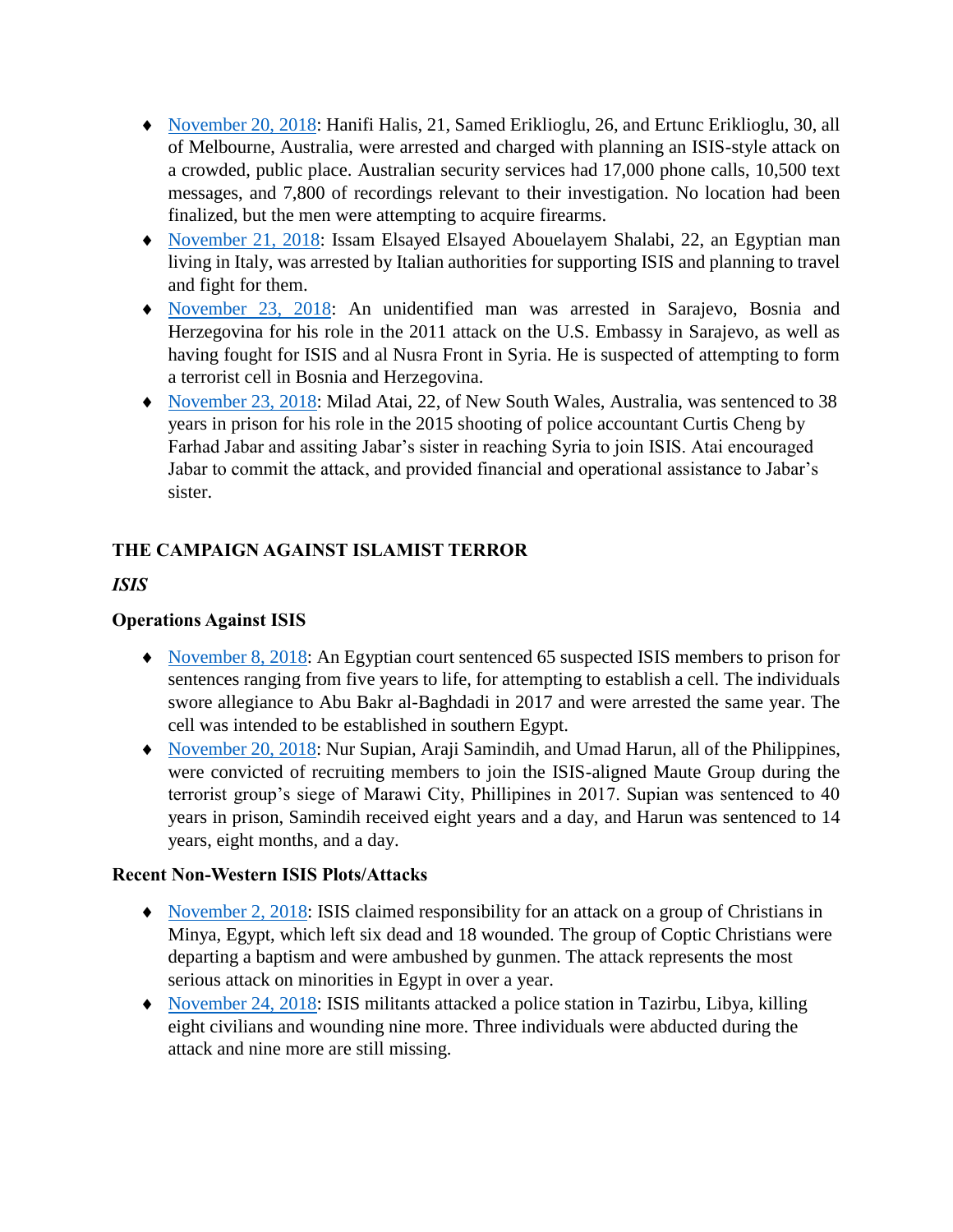#### *BOKO HARAM*

#### **Recent Boko Haram Attacks**

- [November 1, 2018:](https://www.washingtonpost.com/world/africa/18-girls-kidnapped-by-boko-haram-in-niger-official-says/2018/11/24/bb606196-f01b-11e8-8b47-bd0975fd6199_story.html?utm_term=.a575921b8486) Militants attacked four villages near Maiduguri, Nigeria, killing 15 and torching homes. The terrorists rode from village to village in four vehicles, lighting buildings on fire and firing on civilians as they went.
- [November 22, 2018:](https://af.reuters.com/article/nigeriaNews/idAFL8N1XX4QI?feedType=RSS&feedName=nigeriaNews) Militants launched an attack on an army base in Borno State, Nigeria, leaving over 100 Nigerian soldiers dead. The surviving soldiers fled the base, leaving behind weapons, tanks, and armor.
- [November 24, 2018:](https://www.washingtonpost.com/world/africa/18-girls-kidnapped-by-boko-haram-in-niger-official-says/2018/11/24/bb606196-f01b-11e8-8b47-bd0975fd6199_story.html?utm_term=.a575921b8486) Boko Haram militants kidnapped 18 girls from two villages in Nigeria.

#### *TALIBAN*

#### **Operations Against the Taliban**

 [November 2, 2018:](https://www.theguardian.com/world/2018/nov/02/pakistan-maulana-samiul-haq-father-of-the-taliban-cleric-killed-in-knife-attack) Maulana Samiul Haq, known as the "Father of the Taliban," was assassinated in his home in Rawalpindi, Pakistan. A single, unidentified individual is believed to have entered Haq's bedroom and stabbed him with a knife. He was found by his guard and taken to a hospital where he died. He taught a radical form of Islam at a madrasah to several prominent Taliban members, including Mullah Mohammad Omar.

#### **Recent Taliban Attacks**

 [November 28, 2018:](https://www.washingtonpost.com/world/asia_pacific/huge-explosion-reported-near-foreign-compound-on-outskirts-of-afghan-capital/2018/11/28/00d147d8-f31c-11e8-aeea-b85fd44449f5_story.html?utm_term=.5a6bfbacb831) A suicide bomber detonated a vehicle-borne explosive outside a British security compound near Kabul, Afghanistan, killing at least 10 people and injuring 19. The Taliban claimed the attack and described the British compound as "an important base."

#### *Al QAEDA*

#### **Operations Against Al Qaeda**

◆ [November 23, 2018:](https://www.washingtonpost.com/world/europe/french-forces-kill-at-least-30-extremists-in-central-mali/2018/11/23/5dbe4d06-ef61-11e8-8b47-bd0975fd6199_story.html?utm_term=.bff42ea8d692) French military forces in Mali have killed at least 30 Al Qaeda-linked militants, potentially including the offshoot group's leader. The attack on terrorist forces combined manned and unmanned airstrikes with helicopter and ground forces, dealing a significant blow to the militant group.

#### *AL-SHABAAB*

#### **Operations Against Al-Shabaab**

 The U.S. [continued to support](https://www.africom.mil/media-room/press-releases) the Federal Government of Somalia's efforts against the terrorist group by launching seven airstrikes throughout the month, killing 47 militants.

#### **Recent Al-Shabaab Attacks**

 [November 10, 2018:](https://apnews.com/18c1c6ca484e4bc081ad13459dd89a85) Militants detonated four car bombs outside a hotel in Mogadishu, Somalia killing 53 and wounding over 100. Three of the explosions targeted civilians at